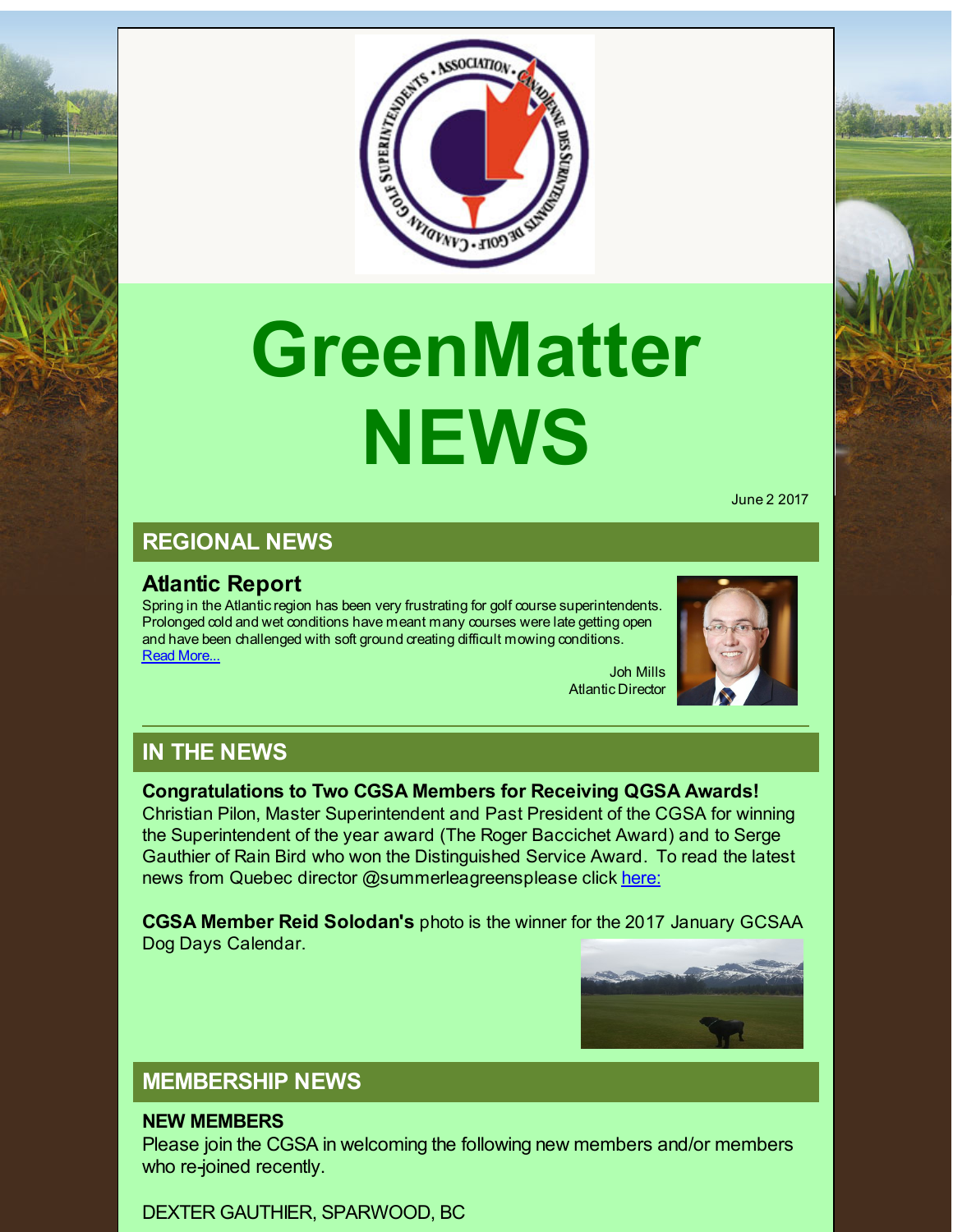MARK KERKOWICH, NEEPAWA, MB DWAIN MACAULAY, MORELL, PE JACOB MELIEFSTE, EDMONTON, AB ADAM MULLEN, ROTHESAY, NB

### **2018 SPEAKER REQUEST FOR PROPOSAL FOR THE CANADIAN GOLF COURSE MANAGEMENT CONFERENCE**

The CGSA is currently inviting proposals from speakers/facilitators/presenters for the 2018 event scheduled for Quebec City, Quebec from February 26 - March 1. For [Details](http://r20.rs6.net/tn.jsp?f=0013FahEYWNB-7GQz_kMwVUqiaQCLEen5y54rx7FG663Ku_EatKcNom4haN5b3MaGdXX797NtIOlGMlABs2yNpfgK8bWAvD6pM-zTQn_Z-OtcibvZWglqs5WPfJF3BqM9UdYXJ0gO9etQx_7bMheD1ZABBhzVQyk0LdaYdPXsBoO5h8AO4Sh0f_G2JxZWOZy8qMM-X3xi9woE0kv9e9WsJ5mG87kwqROzzJ5BP6oHWkP8pfOl2rG7p4nEwhtjW36iZA&c=&ch=)..

#### **CANAM CUP SPONSORSHIP OPPORTUNITIES**

The 2017 Inaugural Can Am Cup - October 23 & 24 hosted by the CGSA and GCSAA sponsorship [opportunities](http://r20.rs6.net/tn.jsp?f=0013FahEYWNB-7GQz_kMwVUqiaQCLEen5y54rx7FG663Ku_EatKcNom4haN5b3MaGdXfZr_tasqMBgXTMeVceresse7CmATyGnpf7P0dieyP3ZD3Gyti1jP4pG2ZzUbZjx_nytQXx7Ze1O-50SCMTh1pPu67d4xnQrHdwH_64H34WlieNvGHsOJogKsj-1eyXAI8ynmvd1UZxmxqnFhOkU-OuvEcTr2uER0JMGhBkdls72aZn6llT6xZxkBOPm4AoDk&c=&ch=).

#### **DON'T MISS OUT ON RECEIVING E-MAILS FROM THE CGSA RECONFIRM YOUR E-MAIL SUBSCRIPTION BEFORE JULY 1ST**

In order for the Canadian Golf Superintendents Association (CGSA) to comply with Canada's anti-spam legislation (CASL), we need to know by July 1st if you would like to continue receiving email communications such as GreenMatter, job postings, event invitations, and important updates. For More [Subscription](http://r20.rs6.net/tn.jsp?f=0013FahEYWNB-7GQz_kMwVUqiaQCLEen5y54rx7FG663Ku_EatKcNom4haN5b3MaGdXLXZrfmE0haUPuEQusIUoqCkB25qbsKD8ykUtcrWcqzdAYvlv01UKMx83dL7g4kMHs21MQG-gVWJOaHFNdMt-64sNrUwk2KaGhn_AuIFqtU9jAyOt_Q_h3pCvY6CA86QGMkQNL4DDHLUKLprHSOAambnn1_uQ8YByayrq4htyDLjDFq5tZykSfLBpB6sP8EJB&c=&ch=) Information..

#### **UPCOMING CGSA AWARD DEADLINES**

Award deadlines for the CGSA TORO Future Superintendent of the Year Award is June 30th and the CGSA BAYER Superintendent of the Year Award is July 30. For Award [Details...](http://r20.rs6.net/tn.jsp?f=0013FahEYWNB-7GQz_kMwVUqiaQCLEen5y54rx7FG663Ku_EatKcNom4haN5b3MaGdXrdOiQaahRG0BCqlolq3OIGOwcgq_OBiZCZ7m0uTdBC-JanKZg23sAeOaa7JHn5l1WamBiDlgXQr8myQVH4da3oL0K1akYeTJ-XC0oPc6Z9ziCKaG3sTFBGcyZPuv7OLNoTzWudOnRrYRqvDezc1wQ-KTyd9-kk0MhOwlEuCk2yNvhYEAbQKxyW1OdT6hOKVi&c=&ch=)

#### **HAPPY BIRTHDAY CANADA!!!**

Help us celebrate Canada's 150th Birthday and join our board by submitting a photo or 15 second video clip from your course wishing Canada a Happy Birthday!! You can send to [CGSA.](mailto:cgsa@golfsupers.com)

# **INDUSTRY NEWS**

## **Nufarm Introduce Updates**

Golf Course Superintendents and sod growers have new options for using Velocity herbicide to effectively transition annual bluegrass out of turf, with several updates to the products label on rates and timing. For [details:](http://r20.rs6.net/tn.jsp?f=0013FahEYWNB-7GQz_kMwVUqiaQCLEen5y54rx7FG663Ku_EatKcNom4haN5b3MaGdXe9peiGPqz3ZD5dce3XrWJ5_m59yaT_kNHC0P11nqbDUeCAva2_nOJ50jS8DAeVFCrRRw53ZL6Y-Mi2ScXSTMuG9BjWfmujAqfNjtXUj2aBt3f_Y5Hg3Uk4TRj420GxXrYwO46xcnHzKeMCjf0jGzPlYoyPG9-dnHzDGi23z-jNZrfpMGi9DsGi1cMGwAqaQ2&c=&ch=)

# **Is Your WHMIS training up to Date?**

Are you familiar with the recent changes to the Legislation? Golf WHMIS is an online training program which provides WHMIS Certification for all employees in a golf facility. As a benefit of the association, online WHMIS training is available at severely reduced rates. For [Details.](http://r20.rs6.net/tn.jsp?f=0013FahEYWNB-7GQz_kMwVUqiaQCLEen5y54rx7FG663Ku_EatKcNom4haN5b3MaGdXVMSBoNWiMJP1uUrFODweaL_u69mtLlDqm_SBgbFCjFHCoXpBLQmj2XOldir20n4rcPyk8tD4RzKkuIULrqUPAlPffuXQJpo2XF3USThOKBZFI7fSrXZzA7ulUWxwZEswIsLaXkL5rwSRJVl1tajyx4bm30f5jKrAxHkBIezEGgCMdziowIkCZb7pC8nnbGD2&c=&ch=)